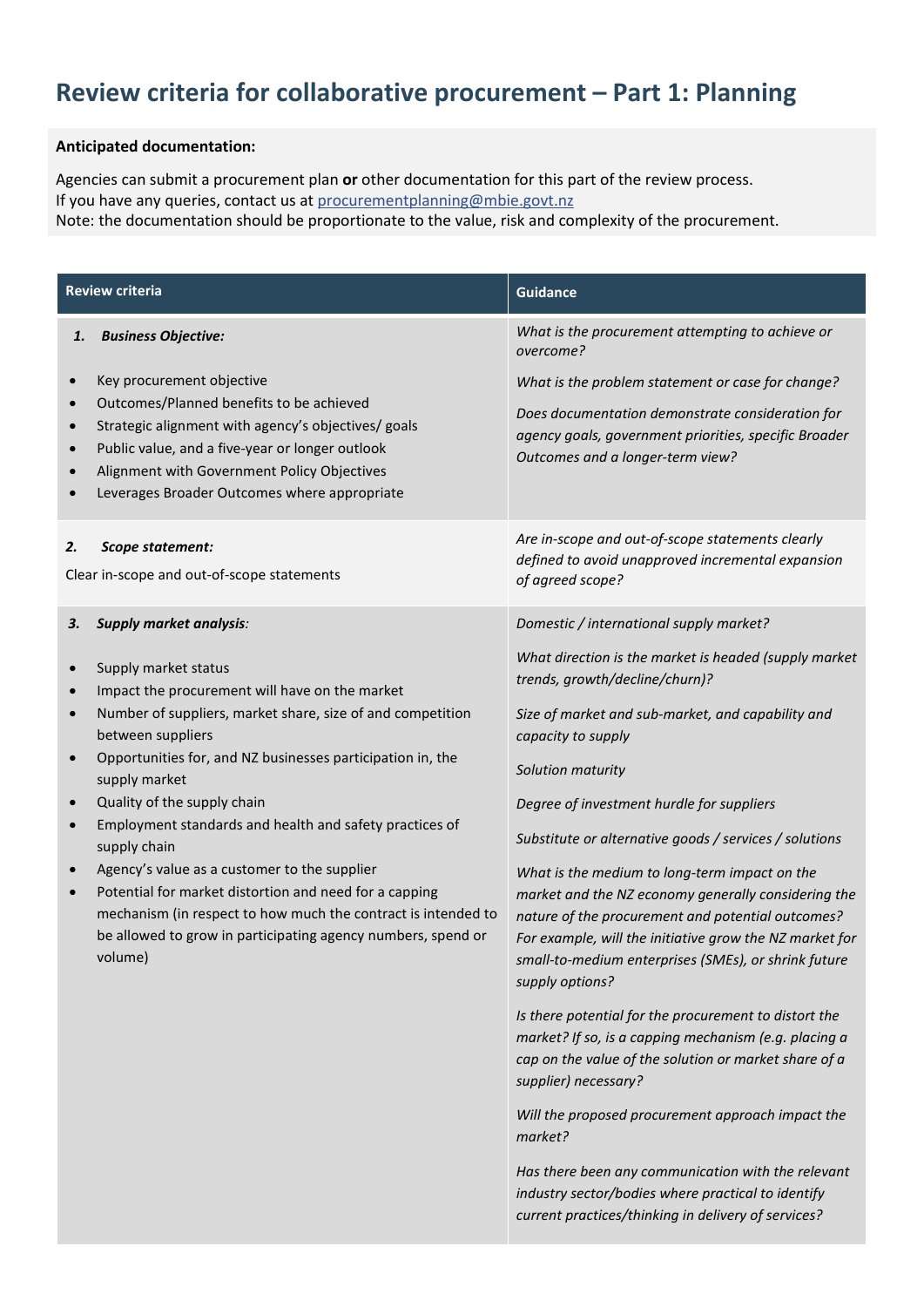| <b>Review criteria</b> |                                                                                                                                                                                                                                                                                                                                        | <b>Guidance</b>                                                                                                                                                                                                                                                                                                                                                                                                                                                                                                                                                                                                                                                                                                                  |
|------------------------|----------------------------------------------------------------------------------------------------------------------------------------------------------------------------------------------------------------------------------------------------------------------------------------------------------------------------------------|----------------------------------------------------------------------------------------------------------------------------------------------------------------------------------------------------------------------------------------------------------------------------------------------------------------------------------------------------------------------------------------------------------------------------------------------------------------------------------------------------------------------------------------------------------------------------------------------------------------------------------------------------------------------------------------------------------------------------------|
|                        |                                                                                                                                                                                                                                                                                                                                        | How well can the supply chain deliver solutions (on<br>premise, hosted, private/public cloud service; degree<br>of customisation / redevelopment required; various<br>service delivery models available (agency service<br>provider, technology outsourcing, Business Process<br>Outsourcing etc.)<br>Panel opportunities to widen market capacity or to<br>develop market capability<br><b>Supplier Preferencing Matrix</b>                                                                                                                                                                                                                                                                                                     |
| 4.<br>$\bullet$        | Risk assessment:<br>Has risk been assessed (technically, commercially, legally,<br>financially and politically)?<br>Risk analysis conducted to identify mitigation and/or<br>minimising actions to reduce risk<br>Are there any risks identified with implementation of the<br><b>Broader Outcome initiatives?</b>                     | Have the impacts of the risks on the procurement<br>process, and its outcomes been adequately assessed?<br>What is the likelihood of the risks occurring? Do these<br>change the approach? Do risks differ for procurement<br>process vs implementation vs contract management?<br>Impact on supply market?<br>Are there any risks associated with the collaborative<br>aspects of this procurement?<br>If ICT, consider also Cloud Information Security and<br>Privacy requirements, and ICT System Assurance.                                                                                                                                                                                                                  |
| 5.<br>$\bullet$        | <b>Demand analysis:</b><br>Current and forecasted spend on procurement<br>Has spend increased or reduced over the duration of the<br>contract?<br>Cost breakdown (e.g. implementation, purchase, holding,<br>maintenance, delivery and disposal)<br>Key cost drivers<br>Supply positioning matrix<br>Future direction regarding demand | Spend breakdown - By category; by supplier; by<br>agency; spend behaviour (e.g. BAU, one-off lump sum,<br>project-based etc.)<br>Cost breakdown - consider also implementation,<br>upgrade and licensing costs etc. over whole of life<br>What drives cost into the supply chain (for example,<br>unique IP (limited supply), distribution, length of<br>supply chain etc) and how does the procurement<br>strategy address this? Consider aspects such as<br>transitioning in, implementation, purchase, storage,<br>delivery, disposal, and transitioning out.<br>What is the procurement position when considering<br>the risk and total dollar value?<br>Do the Spend and Cost analyses support the<br>procurement approach? |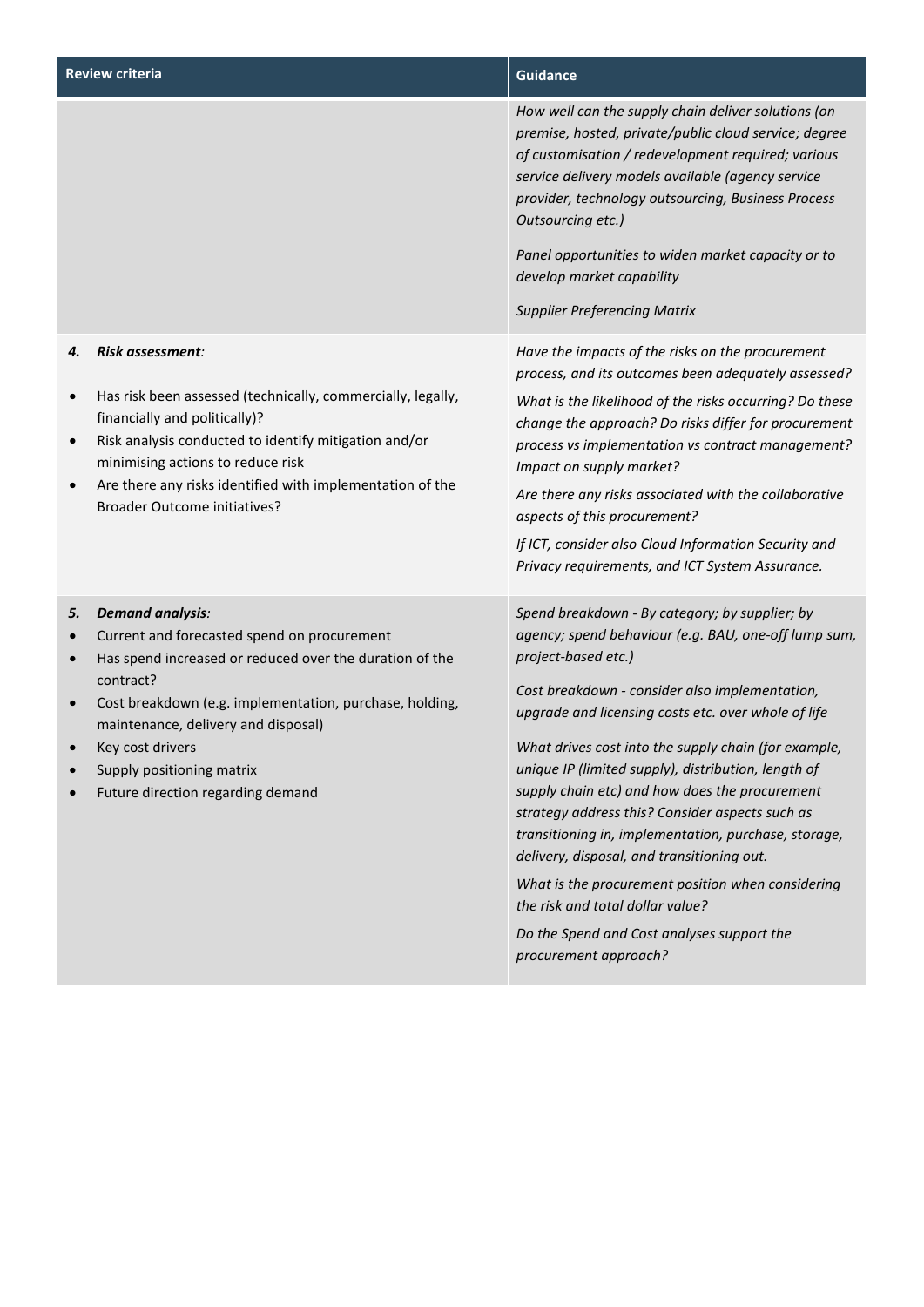| <b>Review criteria</b>       |                                                                                                                                                                                                                                                                                                 | <b>Guidance</b>                                                                                                                                                                                                                                                                                                                                                                                                                                                                                                                                                                                                                            |
|------------------------------|-------------------------------------------------------------------------------------------------------------------------------------------------------------------------------------------------------------------------------------------------------------------------------------------------|--------------------------------------------------------------------------------------------------------------------------------------------------------------------------------------------------------------------------------------------------------------------------------------------------------------------------------------------------------------------------------------------------------------------------------------------------------------------------------------------------------------------------------------------------------------------------------------------------------------------------------------------|
| 6.<br>$\bullet$              | Stakeholder engagement:<br>Stakeholder identification<br>Communication plan with stakeholders (for example, using the<br>RASCI model)<br>Governance                                                                                                                                             | Outline the agencies committed to or planning to<br>purchase from this contract and/or those that<br>have been consulted with.<br>State the Lead Agency and their capacity /<br>capability to oversee the management of the<br>collaborative contract through its life<br>Identify other key stakeholders - for procurement<br>process, implementation, and end users. Use of<br>stakeholder power and influence matrix<br>Ensure supply market has access to GETS;<br>Ensure communications suit the target audience<br>(especially SMEs, if relevant); consider "customer"<br>stakeholders as well as immediate project<br>stakeholders. |
| 7.<br>$\bullet$              | <b>Supply strategy/solution:</b><br>Proposed or preferred supply solution<br>(e.g. single national provider, multi-supplier by region, supply<br>panel, etc.)<br>Justification for the supply strategy/solution                                                                                 | Is there a clear indication of a preferred or intended<br>supply strategy or solution for this procurement?<br>How does the supply strategy/solution support the<br>procurement objectives and leverage the supply<br>market and/or demand?<br>Have service delivery models been considered to<br>include Broader Outcomes where feasible?                                                                                                                                                                                                                                                                                                 |
| 8.<br>$\bullet$<br>$\bullet$ | Sourcing approach:<br>Sourcing approach needed to engage the market (e.g. pre-<br>tender market briefings, one-step RFx)<br>Justification for this approach<br>Timeframes are practical for suppliers to respond and meets<br>the rules                                                         | Is the sourcing approach tailored to the risk, size and<br>nature of the procurement?<br>An indicative procurement timeline for each stage of<br>the procurement lifecycle is stated.<br>Timeframes indicated meet the Government Rules of<br>Sourcing, and will allow for meaningful responses<br>from the market                                                                                                                                                                                                                                                                                                                         |
| 9.<br>$\bullet$<br>$\bullet$ | <b>Evaluation criteria:</b><br>Evaluation methodology to be used<br>Quantitative and qualitative criteria used (technical<br>competence) and relative importance of each criteria is<br>identified<br>Evaluation team identified, including job title and role in the<br>evaluation (relevancy) | Evaluation criteria are relevant to the objectives being<br>sought, and weightings reflect the relative importance<br>of requirements being sought<br>If Broader Outcomes are to be leveraged is this<br>reflected in the evaluation criteria? For example a<br>weighted criteria for upskilling the construction<br>workforce.                                                                                                                                                                                                                                                                                                            |